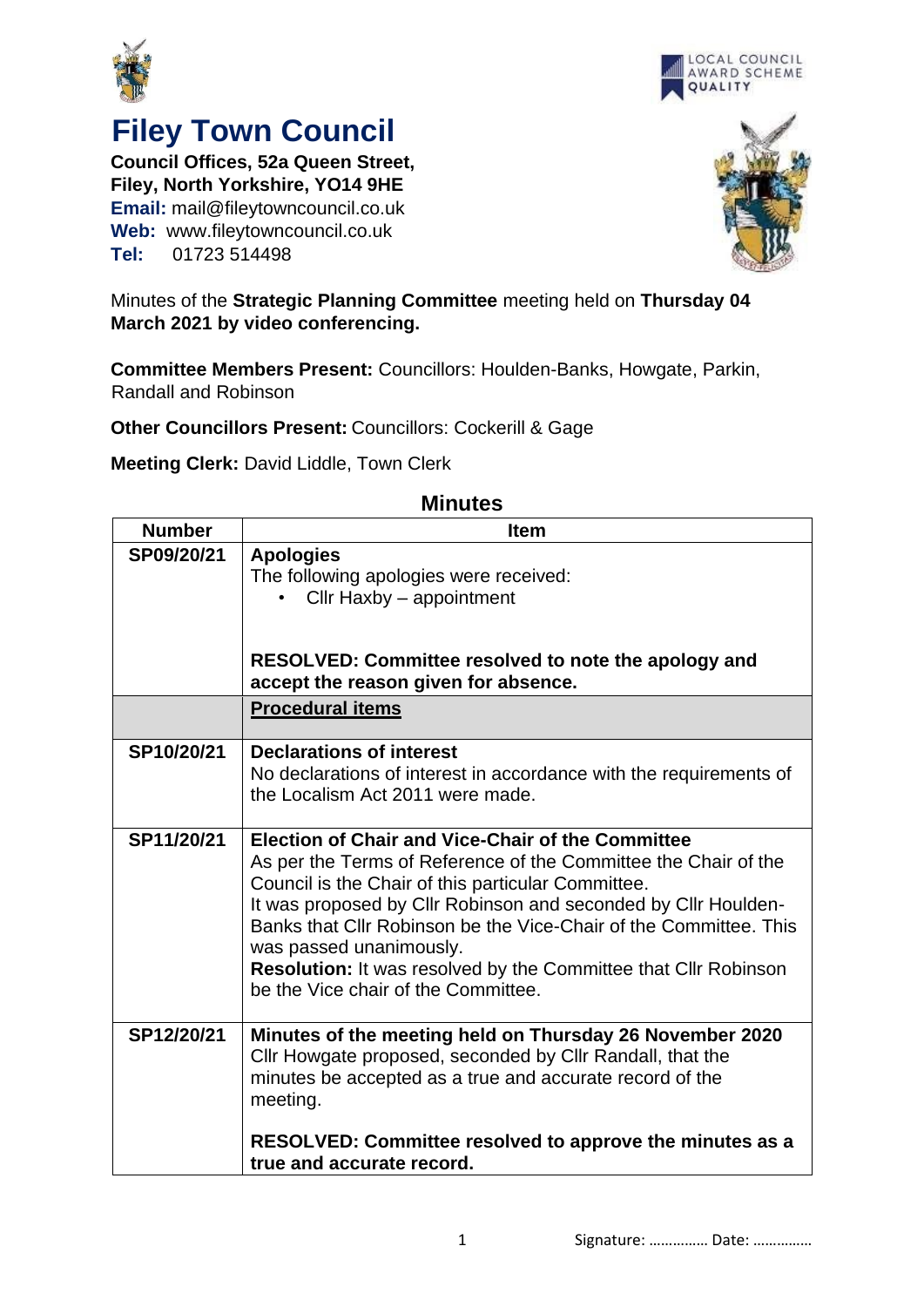



|            | <b>Business items</b>                                                                                                                                                                                                                                                                                                                                                                                                                                                                                                                                                                                                                     |
|------------|-------------------------------------------------------------------------------------------------------------------------------------------------------------------------------------------------------------------------------------------------------------------------------------------------------------------------------------------------------------------------------------------------------------------------------------------------------------------------------------------------------------------------------------------------------------------------------------------------------------------------------------------|
| SP13/20/21 | <b>Town Plan/Action Plan</b><br>The Committee after initial discussion. It was proposed by Cllr<br>Howgate and seconded by Cllr Parkin to suspend this item on the<br>agenda until the next meeting to allow the members of the Council<br>to do a walkaround of the Town to familiarise themselves with the<br>detail of the plan. This was passed 3 votes to 2.<br><b>Resolution:</b> It was resolved to suspend this item on the agenda<br>until the next meeting to allow the members of the Council to do a<br>walkaround of the Town to familiarise themselves with the detail of<br>the plan.                                      |
| SP14/20/21 | Format of the Council Committees and Working parties<br>It was proposed by Cllr Howgate and seconded by Cllr Randall that<br>due to difficulties with recruiting members of Map & Guide<br>Committee it would be proposed to Full Council at the Annual<br>meeting of the Council to be amalgamated into the Events and<br>Lighting Committee. This was passed 3 votes to 2.<br><b>Resolution:</b> It was resolved that due to difficulties with recruiting<br>members of Map & Guide Committee it would be proposed to Full<br>Council at the Annual meeting of the Council to be amalgamated<br>into the Events and Lighting Committee. |
| SP15/20/21 | <b>Policies and Procedures</b><br>The Policies and procedures are currently being reviewed in line<br>with changes in the staffing structure and to align polices etc. these<br>will be available to the Council prior to the Annual meeting of the<br>Council.                                                                                                                                                                                                                                                                                                                                                                           |

|            | <b>Next meeting</b>                                                                                                                 |
|------------|-------------------------------------------------------------------------------------------------------------------------------------|
| SP16/20/21 | Items for inclusion on the next meeting agenda<br>There were no additional items to be added at this time for<br>the next meeting.  |
| SP17/20/21 | Date and time of the next meeting<br>Committee noted that the date of the next meeting will on Thursday<br>18 March 2021 at 2:00pm. |

## **Meeting started 10:00am and closed 10:57am**

Document published on 09 March 2021.

| Signed:                |  |
|------------------------|--|
| <b>Print Name:</b>     |  |
| <b>Print Position:</b> |  |